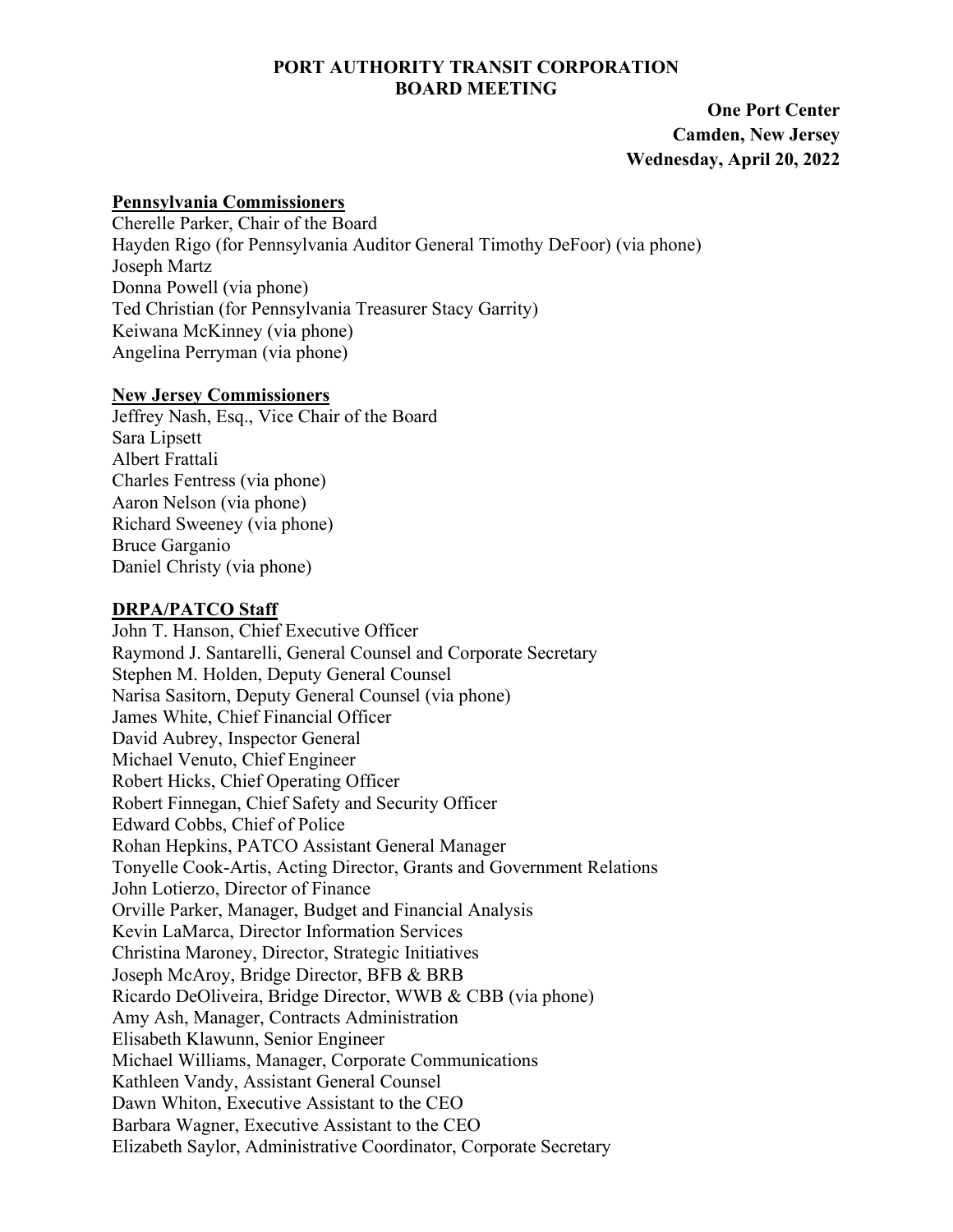# **Others Present**

Janice Venables, Associate Counsel, New Jersey Governor's Authorities Unit Christopher Gibson, Archer & Greiner, P.C. Alan Kessler, Duane Morris, LLP Jessica Priselac, Duane Morris, LLP Mustafa Rashed, Board Liaison, Bellevue Strategies (via phone) Chris Stone, Conner, Strong & Buckelew Alan Becker, CAC

### **OPEN SESSION**

## **Roll Call**

Chairwoman Parker called the meeting to order at 9:55 a.m. and asked that the Corporate Secretary call the roll. The following Commissioners were present, constituting a quorum: Chairwoman Parker, Vice Chairman Nash, Powell, Fentress, Rigo, Sweeney, Christian, Perryman, Frattali, Lipsett, Nelson, McKinney, Martz, Christy and Garganio.

#### **Public Comment**

Corporate Secretary Santarelli reported that there is no public comment.

#### **Report of the General Manager**

PATCO Assistant General Manager Hepkins stated that the Report of the General Manager stood as previously submitted. Commissioner Martz moved to approve the General Manager's Report and Commissioner Lipsett seconded the motion. There were no questions or comments. All Commissioners in attendance voted in the affirmative to approve the General Manager's Report. The motion carried.

#### **Approval of the March 16, 2022 PATCO Board Meeting Minutes**

Chairwoman Parker stated that the Minutes of the March 16, 2022 PATCO Board Meeting were previously provided to the Governors of New Jersey and Pennsylvania and to the PATCO Commissioners. Commissioner Frattali moved to approve the Minutes and Commissioner Lipsett seconded the motion. There were no comments on or corrections to the Minutes. All Commissioners in attendance voted in the affirmative to approve the Minutes as submitted. The motion carried.

## **Receipt and Filing of the List of Previously Approved Payments and Purchase Orders and Contracts covering the Month of March 2022.**

Chairwoman Parker stated that the List of Previously Approved Payments and the List of Previously Approved Purchase Orders and Contracts covering the month for March 2022, were previously provided to all Commissioners. Commissioner Garganio moved to receive and file the lists and Commissioner Fentress seconded the motion. There were no questions or comments. All Commissioners in attendance voted in the affirmative. The motion carried.

#### **Approval of Balance Sheet and Equity Statement dated January 31, 2022.**

Chairwoman Parker stated that the Balance Sheet and Equity Statement dated January 31, 2022, was previously provided to all Commissioners. Commissioner Martz moved to receive and file the Balance Sheet and Equity Statement and Commissioner Christy seconded the motion. There were no questions or comments. All Commissioners in attendance voted in the affirmative. The motion carried.